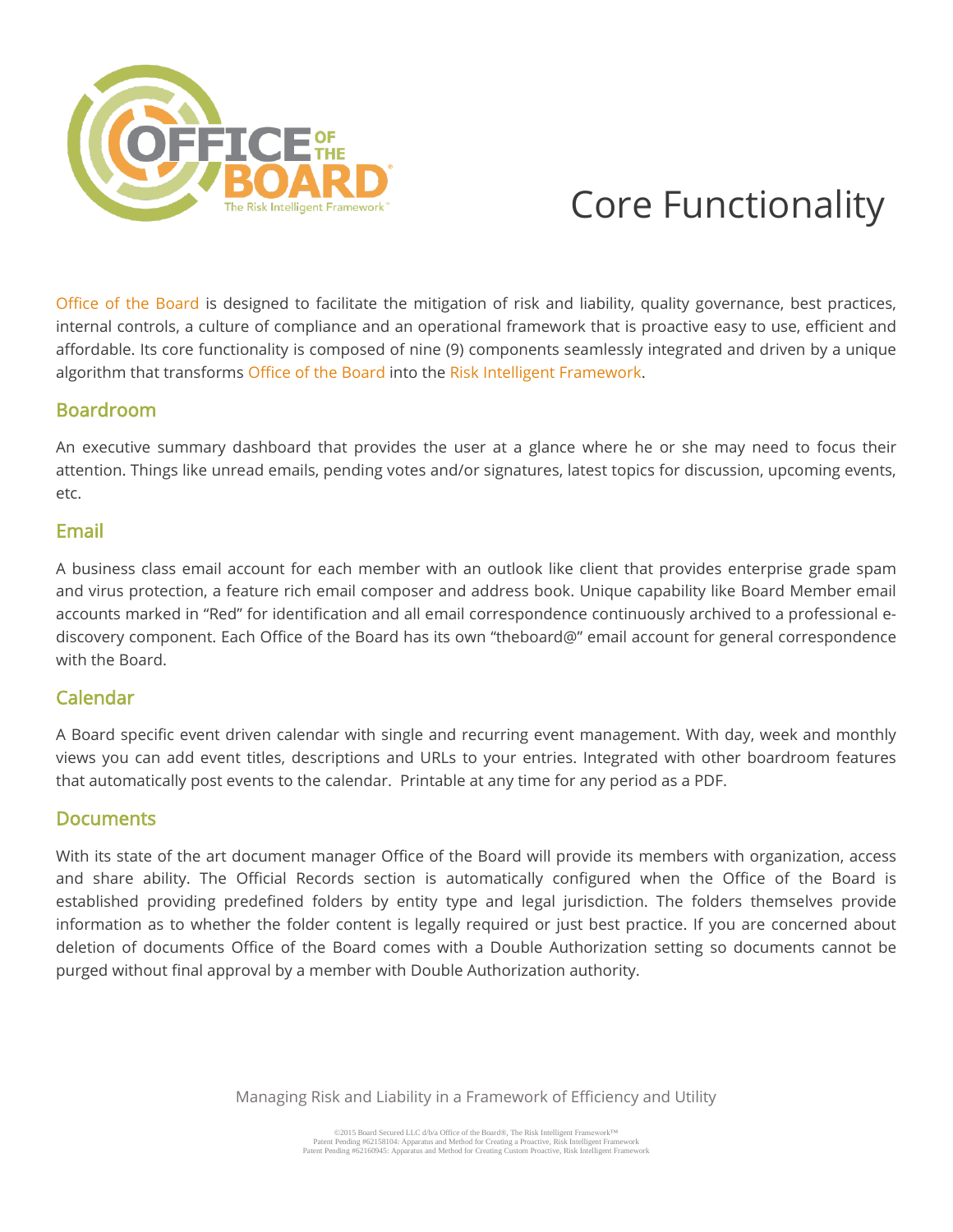# **Contacts**

A Board specific centralized contact address book automatically populated based on Office of the Board user's profile and printable at any time as a PDF.

# Publisher

Drafting and publishing topics or specific documents could not be easier. Discussions, Agenda, Minutes, Resolutions, Unanimous Written Consents and more can be easily published to Topics for review, comment, esignature and voting all within the Office of the Board itself. If Office of the Board's repository of various document templates is not enough we provide the ability to create your own templates from ours or from scratch.

# **Topics**

A collaborative space where Board Members can carry on an over-time discussion of any subject drafted from the Publisher. Each topic contains the ability to provide discussion based comments and can include electronic signature requests and voting if required. Each Topic can be converted to a PDF for printing or saving to the Document Manager, or deleted according to a retention policy. All topics are completely searchable.

#### **Links**

A library of resource links that is automatically configured when the Office of the Board is established based on entity type, legal jurisdiction and other variables. Members of all experience levels can use the links library as an educational and practical resource.

## **Consults**

The Consult Your Colleague resource is available to Board Members and Presidents. Permitted members can consult with Board Members and Presidents of other Offices of the Board about familiar topics and obtain advice.

### Administration

A full administrative panel to easily configure and manage your Office of the Board. From adding members, to allowing or denying access to features, to adding new email accounts, creating new affiliations and positions to managing Policies. Office of the Board provides the granularity to configure your Office of the Board to your specification.

### Help

A complete help system at your fingertips, searchable and intuitive with screen shots to help guide the way making it easy to learn and take advantage of all that Office of the Board has to provide.

Managing Risk and Liability in a Framework of Efficiency and Utility